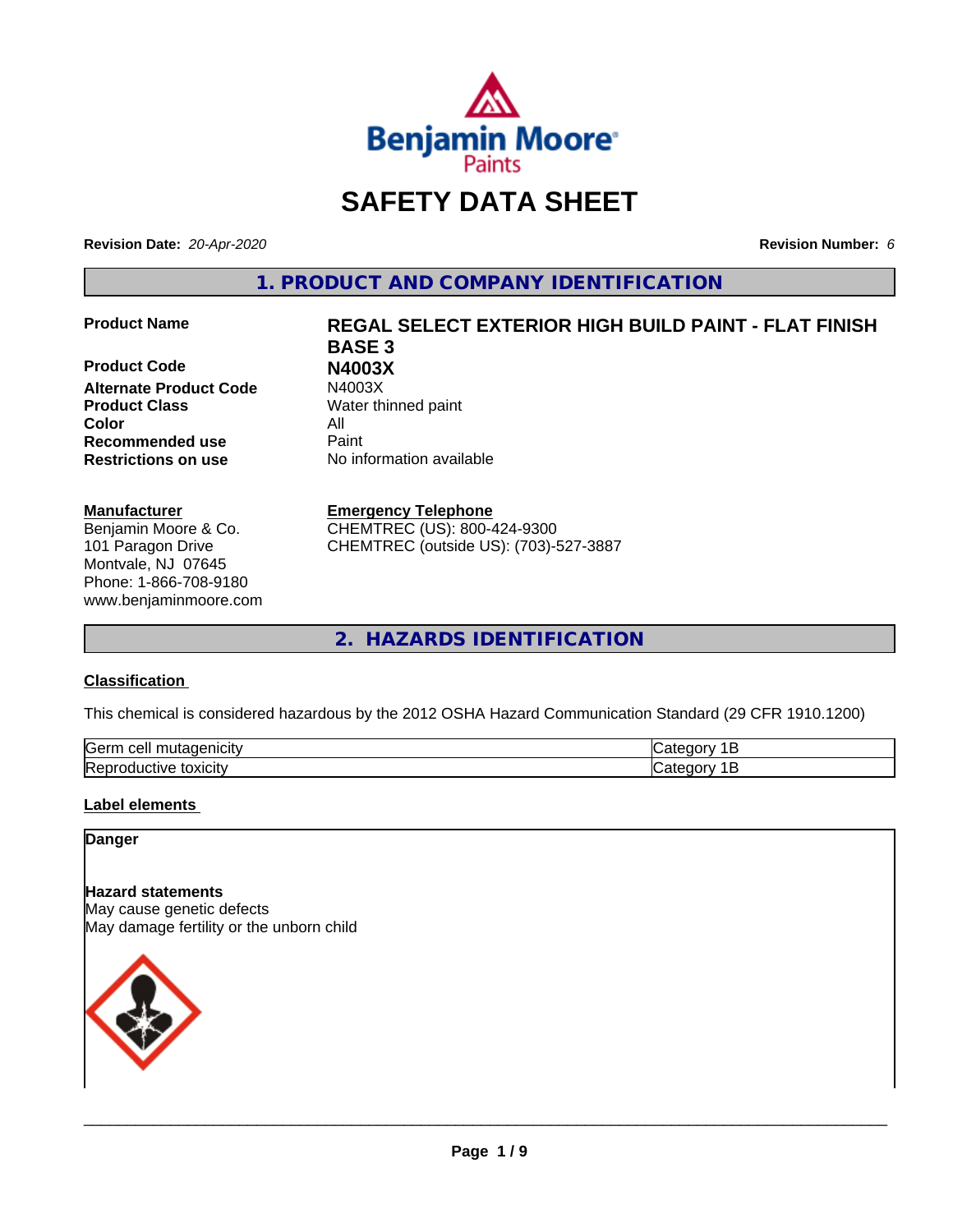**Appearance** liquid **Odor 11** Odor little or no odor

#### **Precautionary Statements - Prevention**

Obtain special instructions before use Do not handle until all safety precautions have been read and understood Use personal protective equipment as required

#### **Precautionary Statements - Response**

IF exposed or concerned: Get medical advice/attention

#### **Precautionary Statements - Storage**

Store locked up

#### **Precautionary Statements - Disposal**

Dispose of contents/container to an approved waste disposal plant

#### **Hazards not otherwise classified (HNOC)**

Not applicable

#### **Other information**

No information available

#### **3. COMPOSITION INFORMATION ON COMPONENTS**

| <b>Chemical name</b>                         | CAS No.    | Weight-%    |
|----------------------------------------------|------------|-------------|
| Nepheline svenite                            | 37244-96-5 | $25 - 30$   |
| Titanium dioxide                             | 13463-67-7 | - 5         |
| Diatomaceous earth                           | 61790-53-2 | - 5         |
| Sodium C14-C16 olefin sulfonate              | 68439-57-6 | $0.1 - 0.5$ |
| Carbamic acid, 1H-benzimidazol-2-yl-, methyl | 10605-21-7 | $0.1 - 0.5$ |
| ester                                        |            |             |

|                                                  | 4. FIRST AID MEASURES                                                                                    |
|--------------------------------------------------|----------------------------------------------------------------------------------------------------------|
| <b>General Advice</b>                            | If symptoms persist, call a physician. Show this safety data sheet to the doctor in<br>attendance.       |
| <b>Eye Contact</b>                               | Rinse thoroughly with plenty of water for at least 15 minutes and consult a<br>physician.                |
| <b>Skin Contact</b>                              | Wash off immediately with soap and plenty of water while removing all<br>contaminated clothes and shoes. |
| <b>Inhalation</b>                                | Move to fresh air. If symptoms persist, call a physician.                                                |
| Ingestion                                        | Clean mouth with water and afterwards drink plenty of water. Consult a physician<br>if necessary.        |
| <b>Most Important</b><br><b>Symptoms/Effects</b> | None known.                                                                                              |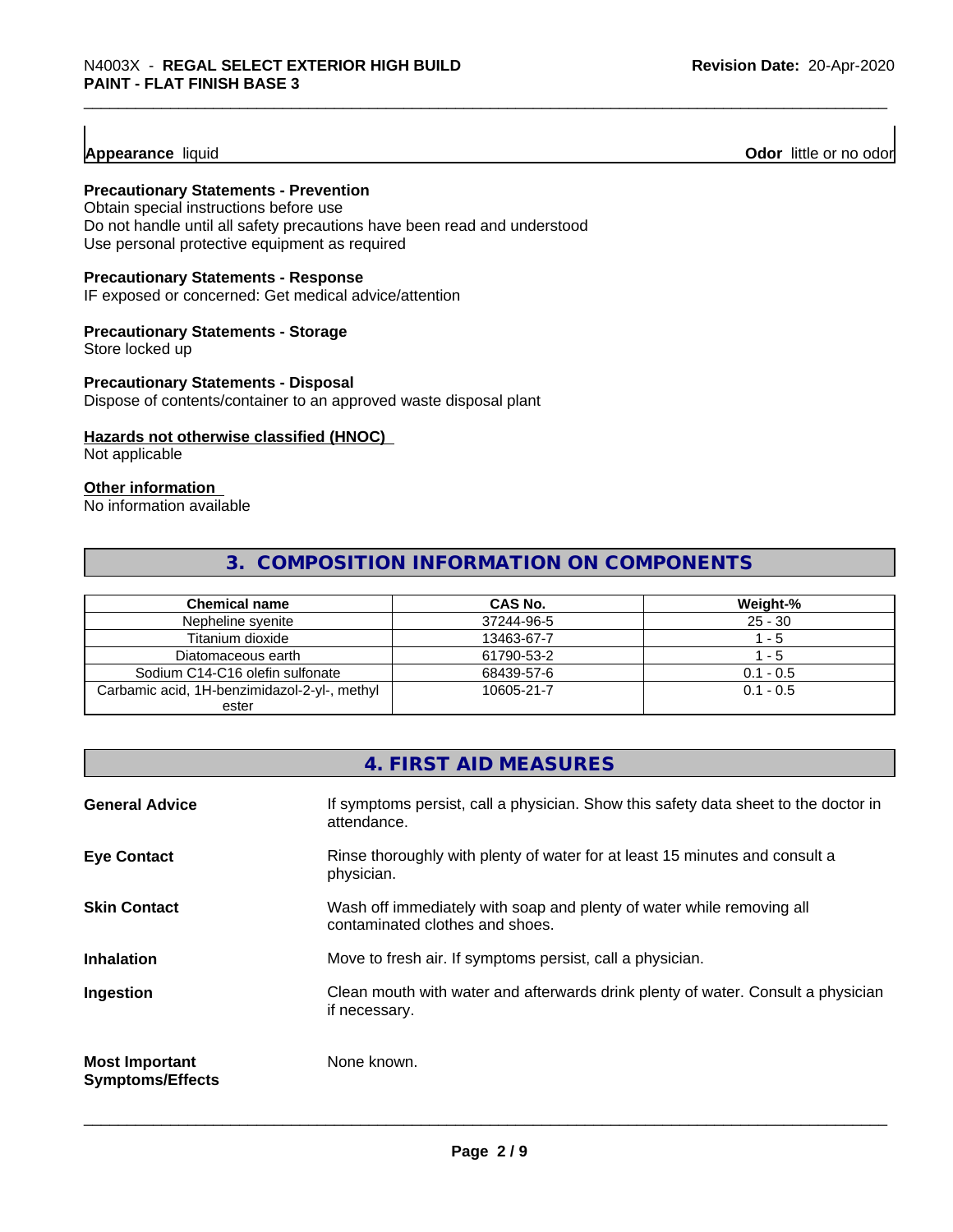| <b>Notes To Physician</b><br>Treat symptomatically.                              |                                                                                                                                              |
|----------------------------------------------------------------------------------|----------------------------------------------------------------------------------------------------------------------------------------------|
|                                                                                  | 5. FIRE-FIGHTING MEASURES                                                                                                                    |
| <b>Suitable Extinguishing Media</b>                                              | Use extinguishing measures that are appropriate to local<br>circumstances and the surrounding environment.                                   |
| Protective equipment and precautions for firefighters                            | As in any fire, wear self-contained breathing apparatus<br>pressure-demand, MSHA/NIOSH (approved or equivalent)<br>and full protective gear. |
| <b>Specific Hazards Arising From The Chemical</b>                                | Closed containers may rupture if exposed to fire or<br>extreme heat.                                                                         |
| <b>Sensitivity to mechanical impact</b>                                          | No                                                                                                                                           |
| Sensitivity to static discharge                                                  | No                                                                                                                                           |
| <b>Flash Point Data</b><br>Flash point (°F)<br>Flash Point (°C)<br><b>Method</b> | Not applicable<br>Not applicable<br>Not applicable                                                                                           |
| <b>Flammability Limits In Air</b>                                                |                                                                                                                                              |
| Lower flammability limit:<br><b>Upper flammability limit:</b>                    | Not applicable<br>Not applicable                                                                                                             |
| Health: 2<br>Flammability: 0<br><b>NFPA</b>                                      | Instability: 0<br><b>Special: Not Applicable</b>                                                                                             |
| <b>NFPA Legend</b><br>0 - Not Hazardous<br>1 - Slightly                          |                                                                                                                                              |

- 2 Moderate
- 3 High
- 4 Severe

*The ratings assigned are only suggested ratings, the contractor/employer has ultimate responsibilities for NFPA ratings where this system is used.*

*Additional information regarding the NFPA rating system is available from the National Fire Protection Agency (NFPA) at www.nfpa.org.*

#### **6. ACCIDENTAL RELEASE MEASURES**

| <b>Personal Precautions</b>      | Avoid contact with skin, eyes and clothing. Ensure adequate ventilation.                             |
|----------------------------------|------------------------------------------------------------------------------------------------------|
| <b>Other Information</b>         | Prevent further leakage or spillage if safe to do so.                                                |
| <b>Environmental precautions</b> | See Section 12 for additional Ecological Information.                                                |
| <b>Methods for Cleaning Up</b>   | Soak up with inert absorbent material. Sweep up and shovel into suitable<br>containers for disposal. |

**7. HANDLING AND STORAGE**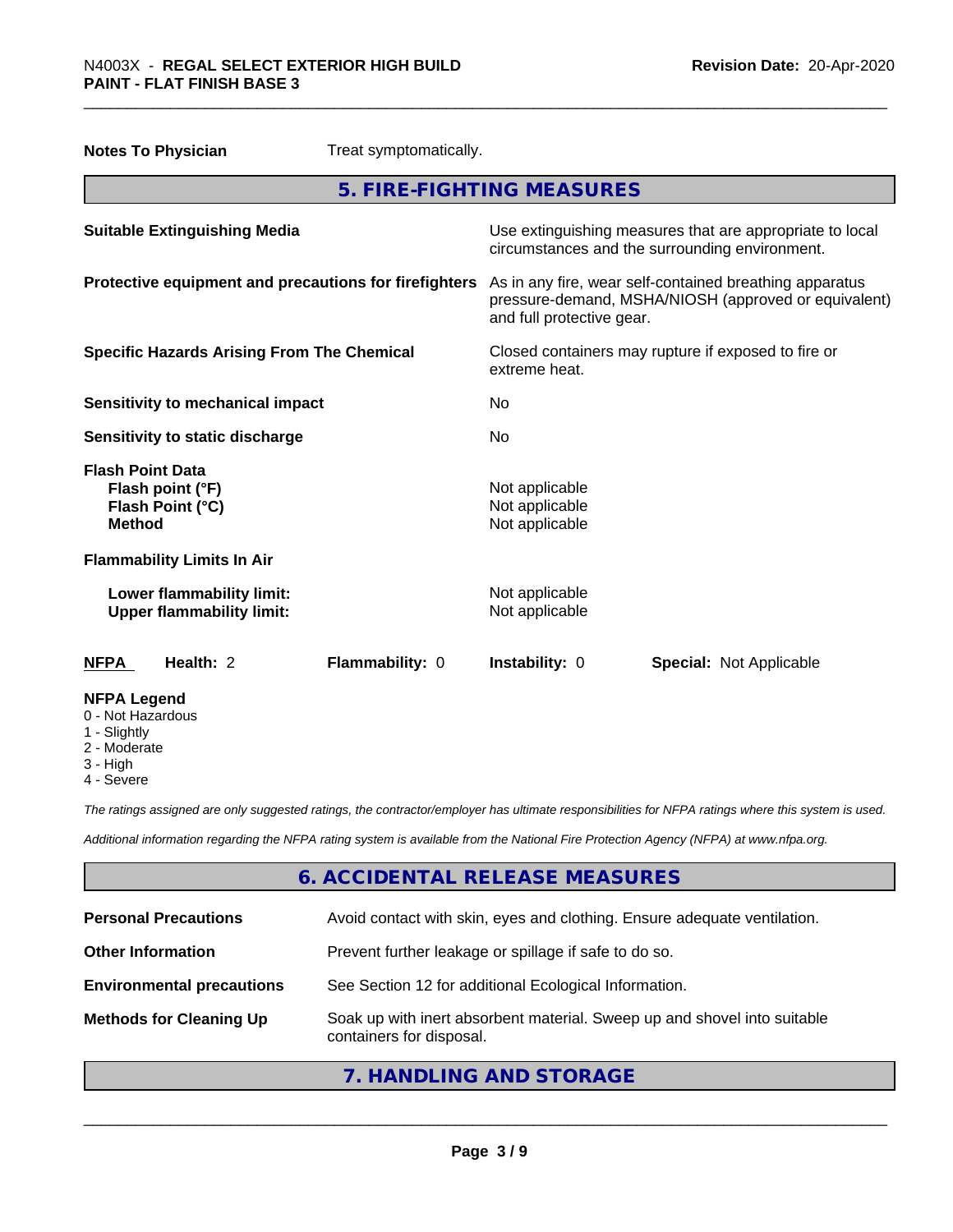| Avoid contact with skin, eyes and clothing. Avoid breathing vapors, spray mists or<br>sanding dust. In case of insufficient ventilation, wear suitable respiratory<br>equipment. |  |
|----------------------------------------------------------------------------------------------------------------------------------------------------------------------------------|--|
| Keep container tightly closed. Keep out of the reach of children.                                                                                                                |  |
| No information available                                                                                                                                                         |  |
|                                                                                                                                                                                  |  |

### **8. EXPOSURE CONTROLS/PERSONAL PROTECTION**

#### **Exposure Limits**

| <b>Chemical name</b> | <b>ACGIH TLV</b>         | <b>OSHA PEL</b>              |
|----------------------|--------------------------|------------------------------|
| Titanium dioxide     | TWA: $10 \text{ ma/m}^3$ | <b>TWA</b><br>15 ma/m $^3\,$ |
| Diatomaceous earth   | N/E                      |                              |
|                      |                          | <b>TWA</b><br>20 mppcf       |

#### **Legend**

ACGIH - American Conference of Governmental Industrial Hygienists Exposure Limits OSHA - Occupational Safety & Health Administration Exposure Limits N/E - Not Established

| <b>Engineering Measures</b>          | Ensure adequate ventilation, especially in confined areas.                                                                                                                                                                                                                                                                                                          |  |
|--------------------------------------|---------------------------------------------------------------------------------------------------------------------------------------------------------------------------------------------------------------------------------------------------------------------------------------------------------------------------------------------------------------------|--|
| <b>Personal Protective Equipment</b> |                                                                                                                                                                                                                                                                                                                                                                     |  |
| <b>Eye/Face Protection</b>           | Safety glasses with side-shields.                                                                                                                                                                                                                                                                                                                                   |  |
| <b>Skin Protection</b>               | Protective gloves and impervious clothing.                                                                                                                                                                                                                                                                                                                          |  |
| <b>Respiratory Protection</b>        | Use only with adequate ventilation. In operations where exposure limits are<br>exceeded, use a NIOSH approved respirator that has been selected by a<br>technically qualified person for the specific work conditions. When spraying the<br>product or applying in confined areas, wear a NIOSH approved respirator<br>specified for paint spray or organic vapors. |  |
| <b>Hygiene Measures</b>              | Avoid contact with skin, eyes and clothing. Remove and wash contaminated<br>clothing before re-use. Wash thoroughly after handling.                                                                                                                                                                                                                                 |  |

#### **9. PHYSICAL AND CHEMICAL PROPERTIES**

| Appearance              | liauid                   |  |
|-------------------------|--------------------------|--|
| Odor                    | little or no odor        |  |
| <b>Odor Threshold</b>   | No information available |  |
| Density (Ibs/gal)       | $10.6 - 10.7$            |  |
| <b>Specific Gravity</b> | $1.27 - 1.29$            |  |
| рH                      | No information available |  |
| <b>Viscosity (cps)</b>  | No information available |  |
| Solubility(ies)         | No information available |  |
| <b>Water solubility</b> | No information available |  |
| <b>Evaporation Rate</b> | No information available |  |
| Vapor pressure          | No information available |  |
| Vapor density           | No information available |  |
| Wt. % Solids            | $50 - 60$                |  |
| Vol. % Solids           | $35 - 45$                |  |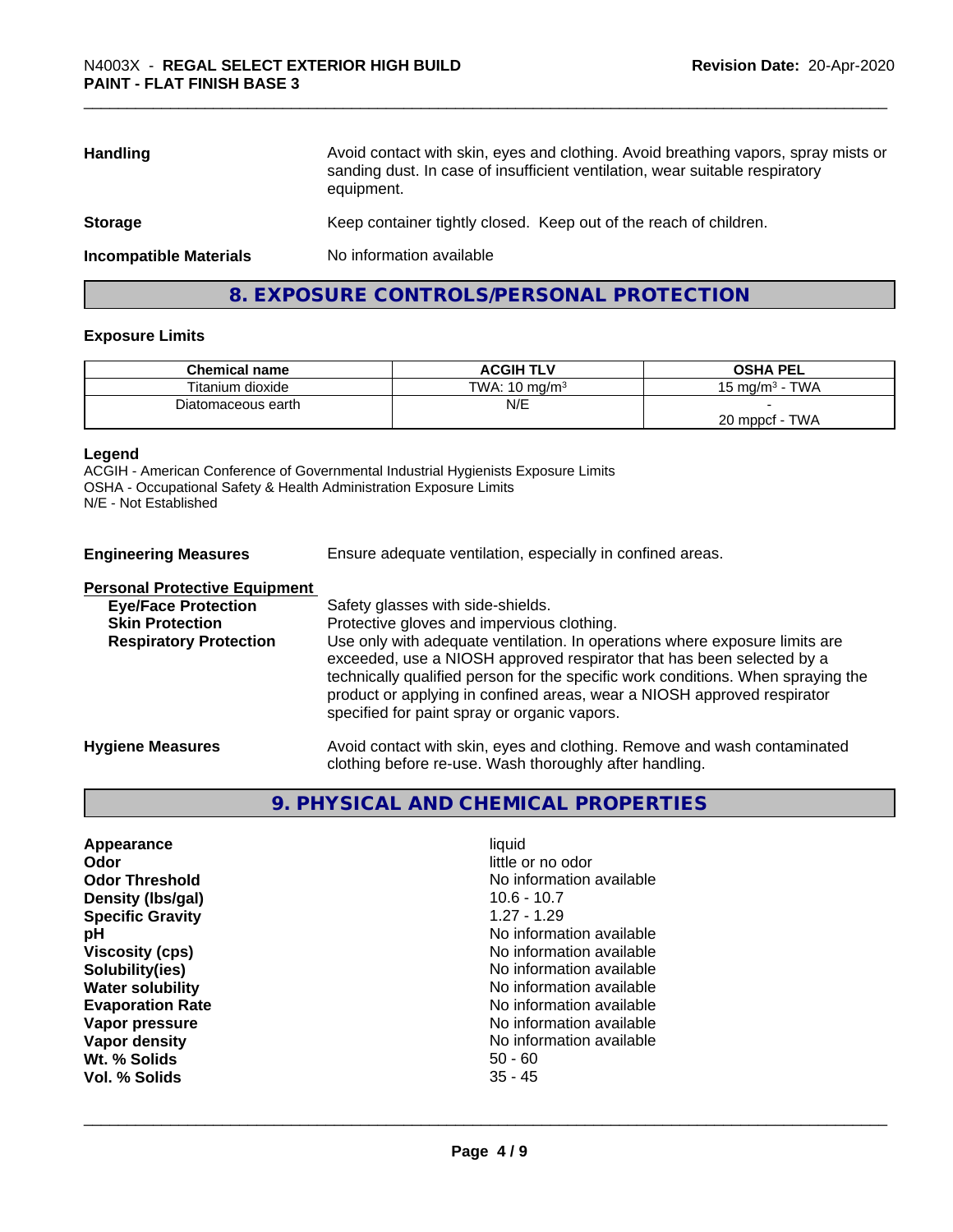| Wt. % Volatiles                      | $40 - 50$                |
|--------------------------------------|--------------------------|
| Vol. % Volatiles                     | 55 - 65                  |
| <b>VOC Regulatory Limit (g/L)</b>    | < 50                     |
| <b>Boiling Point (°F)</b>            | 212                      |
| <b>Boiling Point (°C)</b>            | 100                      |
| Freezing point (°F)                  | 32                       |
| <b>Freezing Point (°C)</b>           | 0                        |
| Flash point (°F)                     | Not applicable           |
| Flash Point (°C)                     | Not applicable           |
| <b>Method</b>                        | Not applicable           |
| Flammability (solid, gas)            | Not applicable           |
| <b>Upper flammability limit:</b>     | Not applicable           |
| Lower flammability limit:            | Not applicable           |
| <b>Autoignition Temperature (°F)</b> | No information available |
| <b>Autoignition Temperature (°C)</b> | No information available |
| Decomposition Temperature (°F)       | No information available |
| Decomposition Temperature (°C)       | No information available |
| <b>Partition coefficient</b>         | No information available |

## **10. STABILITY AND REACTIVITY**

| <b>Reactivity</b>                       | Not Applicable                           |
|-----------------------------------------|------------------------------------------|
| <b>Chemical Stability</b>               | Stable under normal conditions.          |
| <b>Conditions to avoid</b>              | Prevent from freezing.                   |
| <b>Incompatible Materials</b>           | No materials to be especially mentioned. |
| <b>Hazardous Decomposition Products</b> | None under normal use.                   |
| Possibility of hazardous reactions      | None under normal conditions of use.     |

**11. TOXICOLOGICAL INFORMATION**

| <b>Product Information</b>                                                                 |                                                                                                                   |  |
|--------------------------------------------------------------------------------------------|-------------------------------------------------------------------------------------------------------------------|--|
| Information on likely routes of exposure                                                   |                                                                                                                   |  |
| <b>Principal Routes of Exposure</b>                                                        | Eye contact, skin contact and inhalation.                                                                         |  |
| <b>Acute Toxicity</b>                                                                      |                                                                                                                   |  |
| <b>Product Information</b>                                                                 | No information available                                                                                          |  |
| Symptoms related to the physical, chemical and toxicological characteristics               |                                                                                                                   |  |
| <b>Symptoms</b>                                                                            | No information available                                                                                          |  |
| Delayed and immediate effects as well as chronic effects from short and long-term exposure |                                                                                                                   |  |
| Eye contact<br><b>Skin contact</b>                                                         | May cause slight irritation.<br>Substance may cause slight skin irritation. Prolonged or repeated contact may dry |  |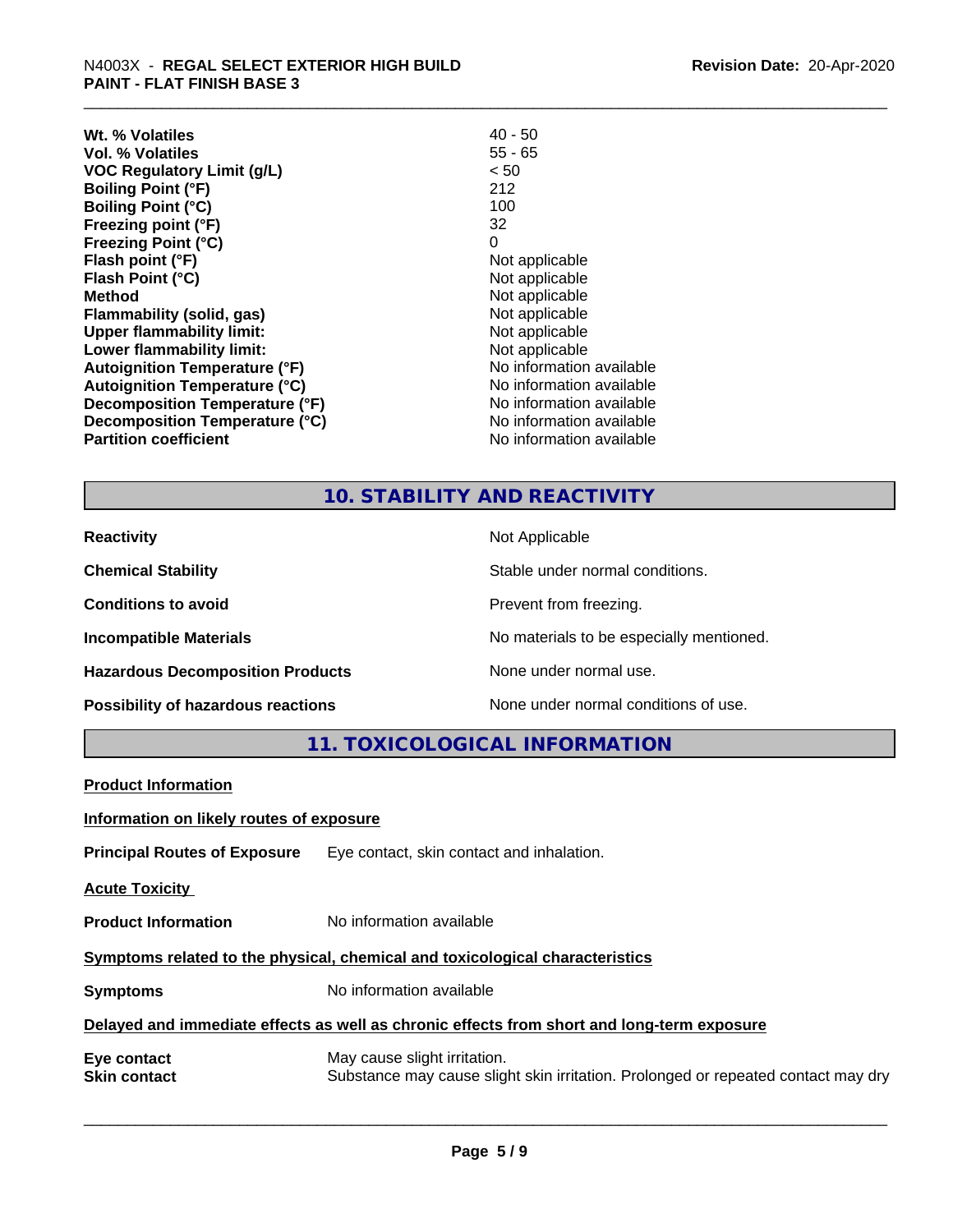|                                 | skin and cause irritation.                                                      |
|---------------------------------|---------------------------------------------------------------------------------|
| <b>Inhalation</b>               | May cause irritation of respiratory tract.                                      |
| Ingestion                       | Ingestion may cause gastrointestinal irritation, nausea, vomiting and diarrhea. |
| <b>Sensitization</b>            | No information available                                                        |
| <b>Neurological Effects</b>     | No information available.                                                       |
| <b>Mutagenic Effects</b>        | Suspected of causing genetic defects.                                           |
| <b>Reproductive Effects</b>     | May damage fertility or the unborn child.                                       |
| <b>Developmental Effects</b>    | No information available.                                                       |
| <b>Target organ effects</b>     | No information available.                                                       |
| <b>STOT - single exposure</b>   | No information available.                                                       |
| <b>STOT - repeated exposure</b> | No information available.                                                       |
| Other adverse effects           | No information available.                                                       |
| <b>Aspiration Hazard</b>        | No information available                                                        |

#### **Numerical measures of toxicity**

**The following values are calculated based on chapter 3.1 of the GHS document**

| <b>ATEmix (oral)</b>                 | 355342 mg/kg |
|--------------------------------------|--------------|
| <b>ATEmix (dermal)</b>               | 680574 mg/kg |
| <b>ATEmix (inhalation-dust/mist)</b> | 478.4 ma/L   |

#### **Component Information**

| Chemical name                       | Oral LD50             | Dermal LD50                         | Inhalation LC50 |
|-------------------------------------|-----------------------|-------------------------------------|-----------------|
| Titanium dioxide                    | $> 10000$ mg/kg (Rat) |                                     |                 |
| 13463-67-7                          |                       |                                     |                 |
| Sodium C14-C16 olefin sulfonate     | $= 2220$ mg/kg (Rat)  | $> 740$ mg/kg (Rabbit)              |                 |
| 68439-57-6                          |                       |                                     |                 |
| Carbamic acid,                      | $>$ 5050 mg/kg (Rat)  | $> 10000$ mg/kg (Rabbit) = 2 g/kg ( |                 |
| 1H-benzimidazol-2-yl-, methyl ester | $= 6400$ mg/kg (Rat)  | $Rat$ = 8500 mg/kg (Rabbit)         |                 |
| 10605-21-7                          |                       |                                     |                 |

#### **Chronic Toxicity**

#### **Carcinogenicity**

*The information below indicateswhether each agency has listed any ingredient as a carcinogen:.*

| <b>Chemical name</b> | <b>IARC</b>                  | <b>NTP</b> | OSHA   |
|----------------------|------------------------------|------------|--------|
|                      | .<br>2B<br>Possible<br>Human |            | Listed |
| Titanium dioxide     | Carcinoɑen                   |            |        |

• Although IARC has classified titanium dioxide as possibly carcinogenic to humans (2B), their summary concludes: "No significant exposure to titanium dioxide is thought to occur during the use of products in which titanium dioxide is bound to other materials, such as paint."

#### **Legend**

IARC - International Agency for Research on Cancer NTP - National Toxicity Program OSHA - Occupational Safety & Health Administration

**12. ECOLOGICAL INFORMATION**

#### **Ecotoxicity Effects**

The environmental impact of this product has not been fully investigated.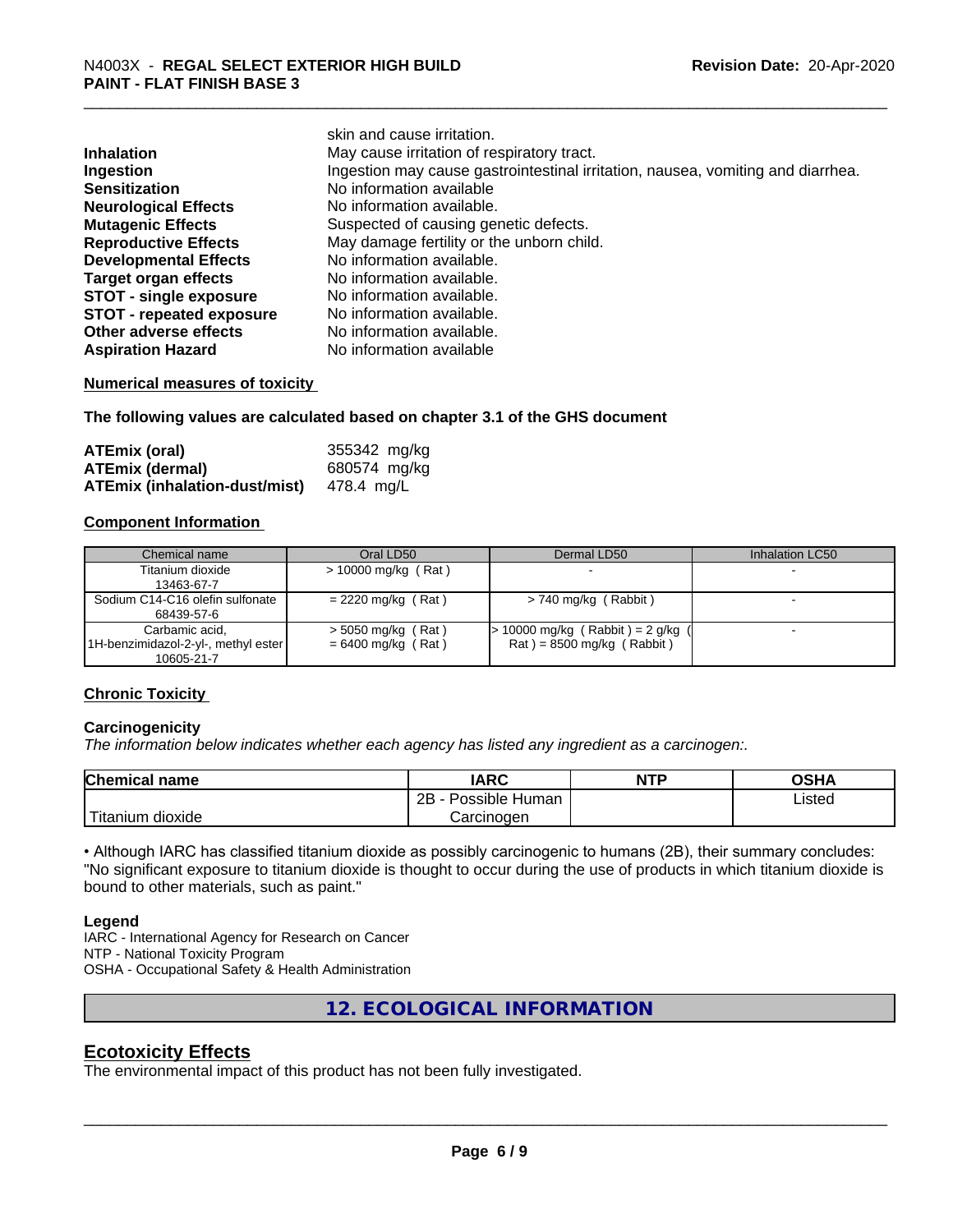#### **Product Information**

#### **Acute Toxicity to Fish**

No information available

**Acute Toxicity to Aquatic Invertebrates**

No information available

**Acute Toxicity to Aquatic Plants** No information available

**Persistence / Degradability**

No information available.

#### **Bioaccumulation**

No information available.

#### **Mobility in Environmental Media**

No information available.

#### **Ozone**

No information available

#### **Component Information**

#### **Acute Toxicity to Fish**

Titanium dioxide  $LC50:$  > 1000 mg/L (Fathead Minnow - 96 hr.) Carbamic acid, 1H-benzimidazol-2-yl-, methyl ester LC50: 1.5 mg/L (Rainbow Trout - 96 hr.)

#### **Acute Toxicity to Aquatic Invertebrates**

Carbamic acid, 1H-benzimidazol-2-yl-, methyl ester LC50: 0.22 mg/L (water flea - 48 hr.)

#### **Acute Toxicity to Aquatic Plants** No information available

### **13. DISPOSAL CONSIDERATIONS**

**Waste Disposal Method** Dispose of in accordance with federal, state, and local regulations. Local requirements may vary, consult your sanitation department or state-designated environmental protection agency for more disposal options.

 $\overline{\phantom{a}}$  ,  $\overline{\phantom{a}}$  ,  $\overline{\phantom{a}}$  ,  $\overline{\phantom{a}}$  ,  $\overline{\phantom{a}}$  ,  $\overline{\phantom{a}}$  ,  $\overline{\phantom{a}}$  ,  $\overline{\phantom{a}}$  ,  $\overline{\phantom{a}}$  ,  $\overline{\phantom{a}}$  ,  $\overline{\phantom{a}}$  ,  $\overline{\phantom{a}}$  ,  $\overline{\phantom{a}}$  ,  $\overline{\phantom{a}}$  ,  $\overline{\phantom{a}}$  ,  $\overline{\phantom{a}}$ 

#### **14. TRANSPORT INFORMATION**

**DOT** Not regulated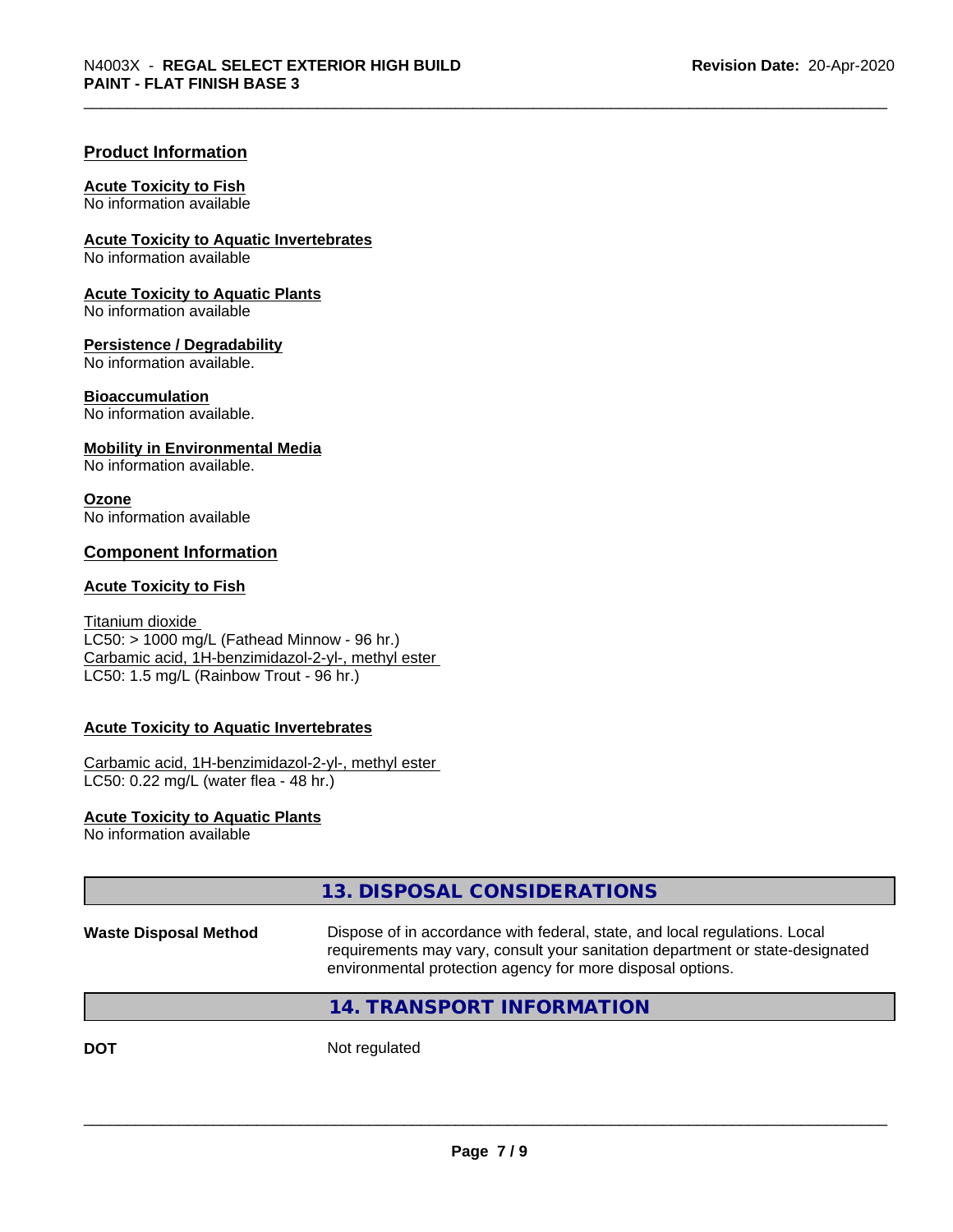| <b>ICAO / IATA</b> | Not regulated |  |
|--------------------|---------------|--|
|--------------------|---------------|--|

#### **IMDG / IMO** Not regulated

**15. REGULATORY INFORMATION**

#### **International Inventories**

| <b>TSCA: United States</b> | Yes - All components are listed or exempt. |
|----------------------------|--------------------------------------------|
| <b>DSL: Canada</b>         | Yes - All components are listed or exempt. |

#### **Federal Regulations**

#### **SARA 311/312 hazardous categorization**

| Acute health hazard               | N٥  |
|-----------------------------------|-----|
| Chronic Health Hazard             | Yes |
| Fire hazard                       | Nο  |
| Sudden release of pressure hazard | Nο  |
| Reactive Hazard                   | N٥  |

#### **SARA 313**

Section 313 of Title III of the Superfund Amendments and Reauthorization Act of 1986 (SARA). This product contains a chemical or chemicals which are subject to the reporting requirements of the Act and Title 40 of the Code of Federal Regulations, Part 372:

*None*

#### **Clean Air Act,Section 112 Hazardous Air Pollutants (HAPs) (see 40 CFR 61)**

This product contains the following HAPs:

*None*

#### **US State Regulations**

#### **California Proposition 65**

**A** WARNING: Cancer and Reproductive Harm– www.P65warnings.ca.gov

#### **State Right-to-Know**

| <b>Chemical name</b>                  | <b>Massachusetts</b> | <b>New Jersey</b> | Pennsylvania |
|---------------------------------------|----------------------|-------------------|--------------|
| Titanium dioxide                      |                      |                   |              |
| Diatomaceous earth                    |                      |                   |              |
| Carbamic acid, 1H-benzimidazol-2-yl-, |                      |                   |              |
| methyl ester                          |                      |                   |              |

**Legend**

X - Listed